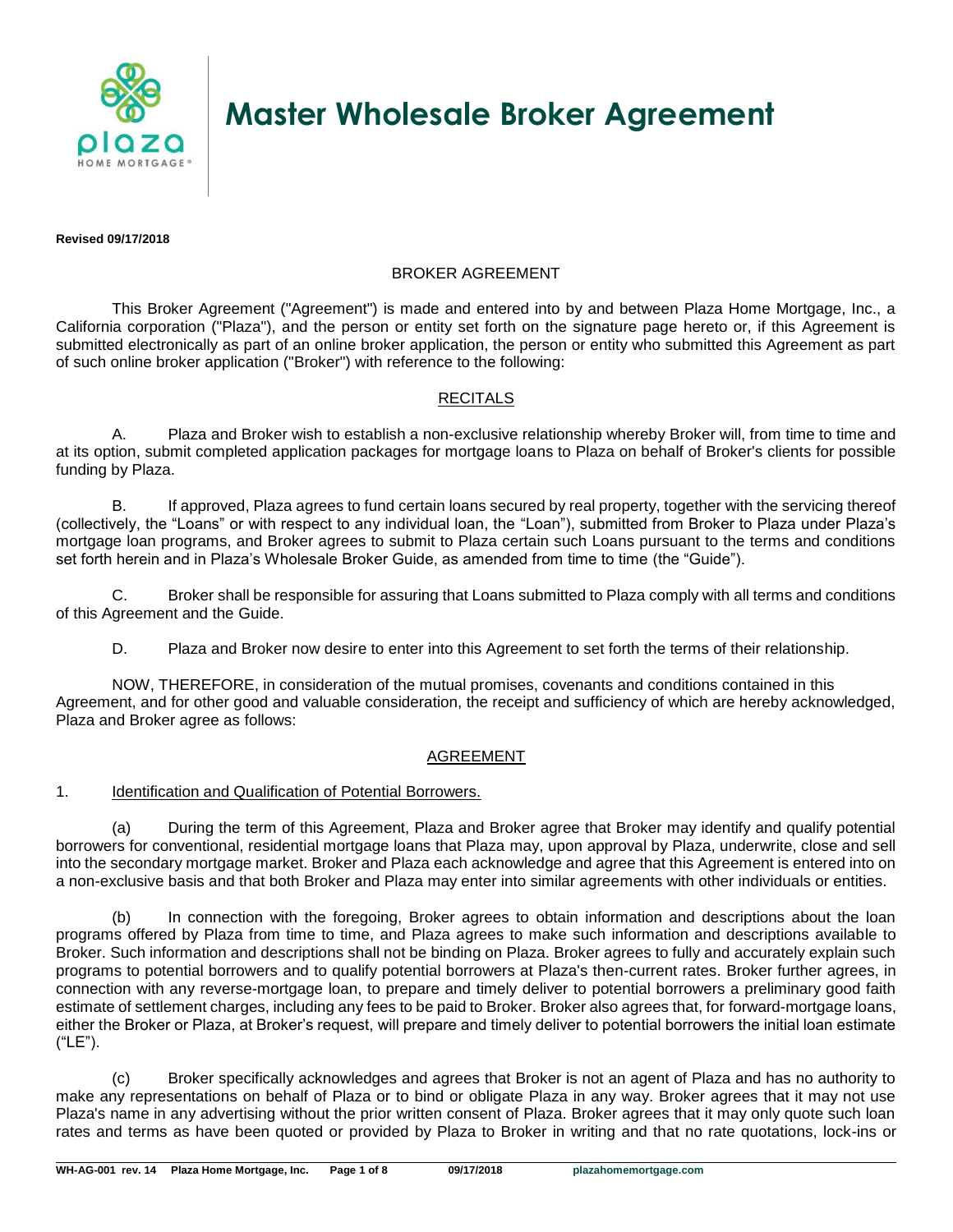extensions thereof, commitments or other loan terms will be binding on Plaza unless in writing and signed by an authorized representative of Plaza. Broker agrees that it shall not represent to any party that Plaza has approved or will approve a Loan or any terms thereof until Broker is so informed by Plaza in writing.

2. Information about Broker. Upon request by Plaza, Broker agrees to promptly provide Plaza with copies of (i) Broker's most recent financial statements (audited, if available), including a statement of net worth; (ii) if Broker is a partnership or limited liability company, the financial statements of its partners, managers and/or members, as applicable; (iii) all licenses obtained by Broker to conduct its business; (iv) credit reports concerning Broker; (v) any public records or reports concerning complaints made about Broker or the experience of others in doing business with Broker and/or its employees, such as reports generated by databases operated by the Mortgage Asset Research Institute, Inc., including the Mortgage Industry Data Exchange (MIDEX); and (vi) such other information about Broker and its business as Plaza may reasonably request from time to time.

## 3. Approval of Loan Application by Plaza.

(a) Plaza may, in its sole and absolute discretion, approve or reject any loan application submitted to Plaza by Broker. Broker acknowledges and agrees that Plaza is under no obligation to approve any application submitted to Plaza by Broker. No loan application submitted to Plaza shall be considered approved by Plaza unless and until Plaza provides written notification of such approval to Broker.

(b) Plaza may, but is under no obligation to, verify any information with respect to Broker or any loan application submitted to Plaza by Broker, including, without limitation, obtaining credit reports on Broker and the potential borrowers. Plaza's right to indemnification or other rights and remedies set forth herein will not be affected by any verification, investigation, audit or review conducted by Plaza, or any knowledge acquired (or capable of being acquired) at any time, with respect to the accuracy or inaccuracy of, or compliance with, any representation, warranty, covenant or obligation of Broker herein.

The waiver of any condition based on the accuracy of any representation or warranty, or on the performance of or compliance with any covenant or obligation, will not affect the right to indemnification or other rights and remedies based on such representations, warranties, covenants and obligations.

4. Representations and Warranties of Broker. Broker hereby represents, warrants and covenants to Plaza, as of the time any loan application is submitted to Plaza, and as of the time any such Loan is funded and closed through the life of such Loan, that:

(a) Organization and Good Standing. If a corporation, partnership, limited liability company or other entity, Broker is duly organized, validly existing, and in good standing under the laws of the jurisdiction of its formation, is duly qualified to do business and is in good standing under the laws of each state or other jurisdiction in which the nature of the activities conducted by it requires such qualification, and has the power and authority to enter into this Agreement and to perform its obligations contemplated hereby;

(b) Enforceability; Authority. This Agreement constitutes the legal, valid, and binding obligation of Broker, enforceable against it in accordance with its terms. The representative(s) of Broker signing this Agreement on behalf of Broker has the right, power and authority to execute and deliver this Agreement;

(c) Accuracy of Information Provided. All information provided to Plaza by Broker concerning Broker and its business shall be true and accurate as of the date provided. Broker has disclosed to Plaza all fictitious business names and other names under which Broker does business and all affiliated entities of Broker and its principals. Broker acknowledges that Plaza is relying on such information as an inducement to enter into this Agreement and to continue the term of this Agreement and will be relying on such information in connection with any Loans Plaza may fund that are submitted by Broker. Broker agrees to promptly notify Plaza in the event any information provided by Broker becomes inaccurate or misleading in any material respect;

Licenses; Compliance with Laws. Broker possesses all necessary approvals, licenses, permits, and authority to execute and deliver this Agreement and to engage in the activities contemplated by this Agreement, and Broker is in full compliance in all respects, and in good standing, with all regulatory and supervisory agencies having jurisdiction over Broker. All such approvals, licenses, and permits are in full force and effect and shall remain in full force and effect during the term of this Agreement. Broker covenants to notify Plaza immediately upon the suspension, revocation, expiration or other termination of any such approvals, licenses or permits, or of the taking of any action by any such agency against Broker that could adversely affect Broker's approvals, licenses, or permits;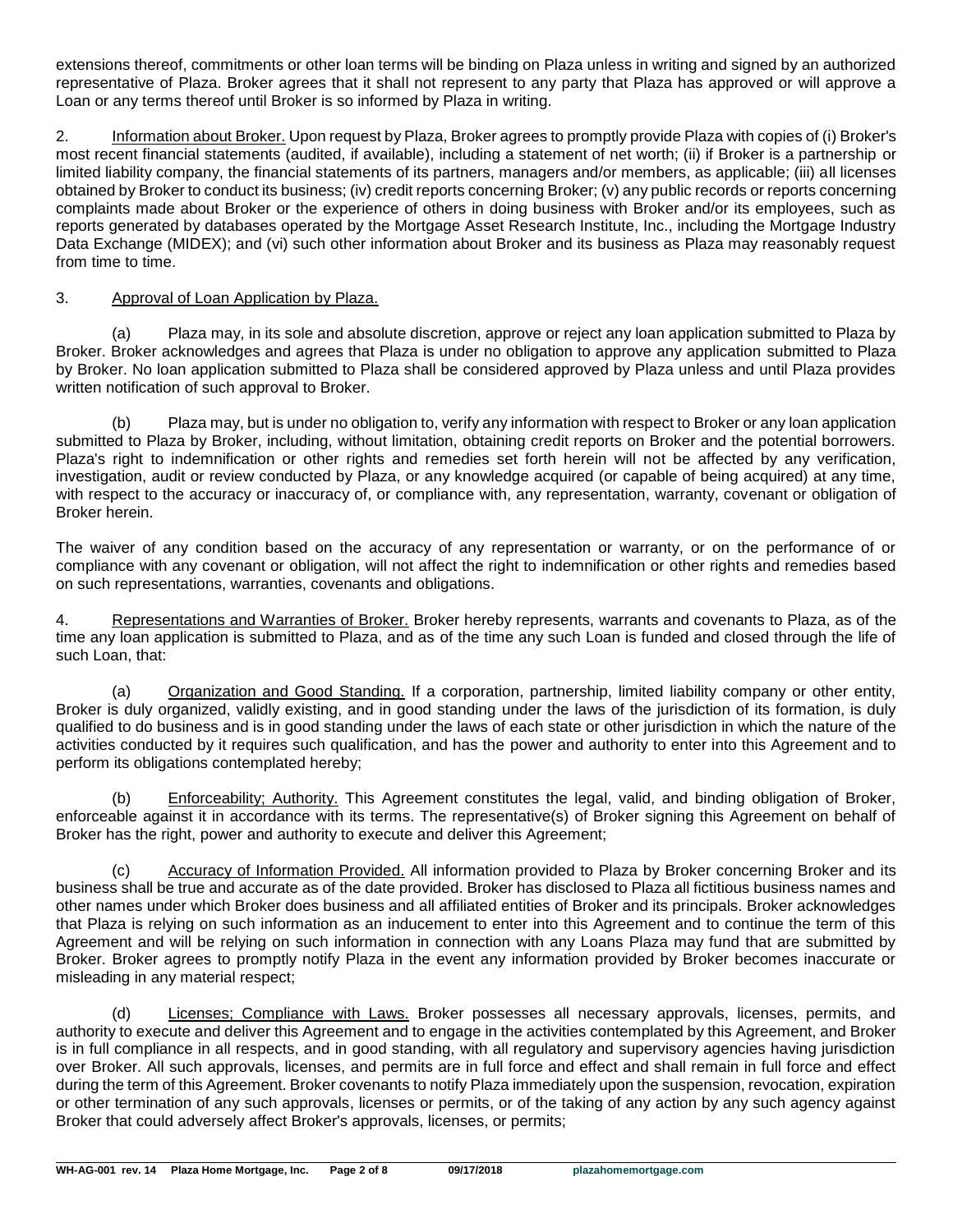(e) No Conflict. The execution of this Agreement by Broker, the compliance by Broker with the terms and conditions herein, and the submission of each loan application hereunder will not violate or conflict with any provisions of Broker's charter documents, any instrument relating to the conduct of its business, or any other agreement, law, rule, regulation, ordinance or order to which Broker may be a party or under which Broker may be governed. Broker has no direct or indirect ownership interest in any property acting as security for any Loan submitted to Plaza for funding;

(f) Submission of Loan Applications. Upon the submission of a loan application by Broker to Plaza, Broker shall be deemed to represent and warrant to Plaza with respect to such application that (i) Broker has complied with all of the requirements of this Agreement, including those set forth in the Guide; (ii) none of the statements or information contained in any document submitted with or included as part of the loan application, or in any document reviewed in connection with Plaza's underwriting decision, contains or will contain any misleading, false or erroneous statements, or omit facts necessary to make such statements or information accurate and understandable in every respect, and all documents submitted by Broker to Plaza in connection with the application are genuine; (iii) Broker has the authority to submit such application to Plaza; and (iv) Broker has not made any representations to the potential borrower or others concerning the Loan application that are not set forth in such application and that have not been approved in writing by Plaza, including any representations relating to rates, lock-ins or other loan terms;

(g) Absence of Claims. There is not pending or threatened any suit, action, arbitration, or legal, administrative, or other proceeding or investigation (including an allegation of fraud by a lender) against Broker or its current or former owners, agents or employees that could have an adverse effect on the Broker's business, assets, financial condition, or reputation, or upon any Loan submitted by Broker for funding by Plaza;

(h) Control of Documents. No borrower shall have had in its direct or indirect possession or Control any credit, income or deposit verification document submitted to Plaza with respect to any loan application; and

Services to Borrower. At all times during the term of this Agreement, with respect to each borrower whose application has been submitted by Broker to Plaza, Broker has observed and shall observe and fully discharge the duties owed to its clients under applicable law. All services were performed in accordance with accepted and customary standards in the mortgage lending industry generally, and Broker is not aware of any dispute or claim by any borrower that all such services were not fully and satisfactorily performed. Broker shall maintain regular contact with the borrower and such third parties as may be necessary between application and closing to apprise them of the status of the application, to gather any additional information as needed, and to ensure the timely submission of all materials necessary to meet any deadlines, including any lock-in periods or extensions thereof, applicable to the close and funding of the Loan.

5. Compensation. Broker may receive such fees and compensation from Plaza for its services hereunder as Broker and Plaza may agree in writing from time to time. Broker agrees that it will not share any such fees or compensation with any other party, and the loan proceeds will not be paid (except for payments to a lender to satisfy an existing loan on the subject property) to any party who compensates or is compensated by Broker, is under common ownership or control with Broker, or shares profits or losses with Broker. Broker agrees to fully disclose to each borrower all fees and other compensation payable to Broker in connection with such borrower's Loan in accordance with applicable laws, rules, regulations, ordinances and policies regarding broker compensation that Plaza may publish from time to time and Plaza shall have no obligation to pay any such fees or other compensation to Broker if Broker fails to do so. No fees or other compensation shall be owed to Broker on account of any Loan that is not funded and closed, and Plaza shall have no obligation under this Agreement to Broker if a Loan fails to fund and close for whatever reason.

6. Right to Offset. Amount owed by Broker to Plaza under this Agreement may, at Plaza's option and in its sole discretion, be offset by Plaza against any payments then or thereafter owed by Plaza to Broker. Any such offset shall not constitute an accord and satisfaction unless agreed to in writing by the parties. If Broker collects any funds in connection with any Loan submitted to Plaza, Broker shall hold such funds in trust for Plaza in a separate account.

7. Mortgage Fraud. Broker acknowledges that it is Plaza's policy and intent to support the elimination of mortgage loan fraud and misrepresentation within the residential lending industry. Broker is hereby advised that it bears responsibility for all actions performed in the course of its business by its employees and representatives. The submission of a loan application containing false or misrepresented information is a crime. The consequences of mortgage loan fraud and/or misrepresentation are extensive and costly. Broker acknowledges and agrees that Plaza may vigorously pursue any and all remedies available to it in the event of any such fraud or misrepresentation or alleged fraud or misrepresentation including, without limitation, the remedies set forth in Paragraph 9 and elsewhere in this Agreement, and reporting any instances of fraud or misrepresentation or alleged fraud or misrepresentation in connection with a Loan submitted by Broker to Plaza for funding to appropriate federal, state and local regulatory authorities or law enforcement agencies, including such authorities or agencies responsible for criminal or civil prosecution and/or revocation of licenses.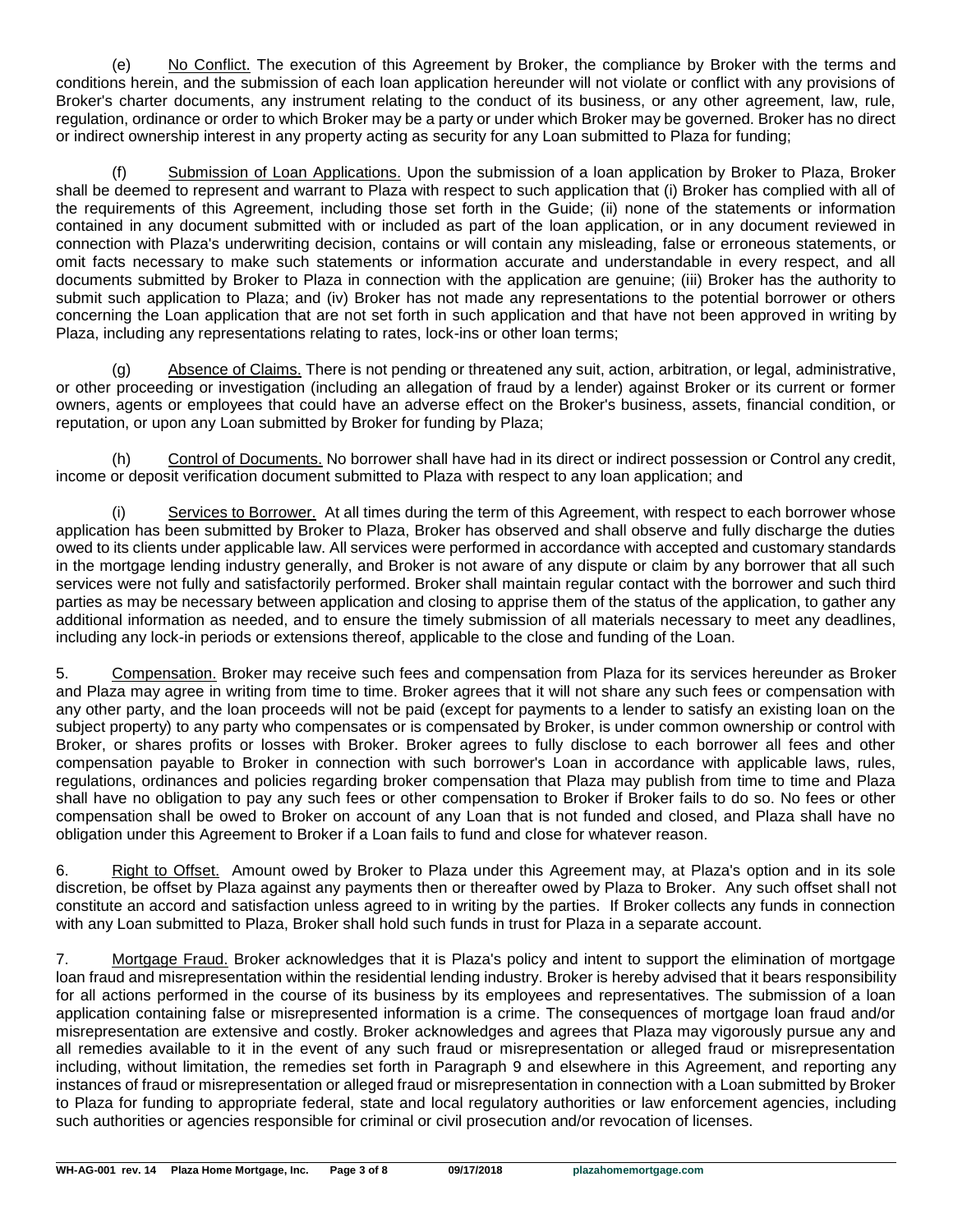8. Fair Lending. Broker further acknowledges that it is Plaza's policy and intent to support the promotion of fair lending compliance in accordance with the Fair Housing Act ("FHA"), 42 U.S.C. Sections 3601-3619, and the Equal Credit Opportunity Act ("ECOA"), 15 U.S.C. Sections 1691-1691(f) throughout the residential lending industry. In furtherance of this commitment, Broker hereby agrees to following:

(a) To be subject to fair lending monitoring by Plaza on a semi-annual basis in order to detect statistically significant Broker fee disparities based on race and national origin. Further, should Plaza's review disclose statistically significant Broker fee disparities, Broker agrees, immediately upon receipt of written notice from Plaza, to provide Plaza with non-discriminatory reasons for said disparities. Should no reasonable, non-race or national origin-based explanation exist for the noted disparities, Broker agrees to immediately take corrective action as directed by Plaza. Corrective action may include, but is not limited to financial remediation for borrowers if warranted, and/or additional Broker education regarding fair lending, and/or discipline for the Broker up to and including termination of Broker's business relationship with Plaza.

# 9. Indemnification.

(a) Broker hereby agrees to hold Plaza harmless and to defend and indemnify Plaza and its past, present and future directors, officers, shareholders, employees, attorneys, agents, representatives, subsidiaries, affiliates, successors and assigns (collectively, the "Indemnified Parties") from and against, and will reimburse the Indemnified Parties with respect to, any losses, liabilities, damages, demands, claims, costs and expenses including, without limitation, reasonable attorneys' fees and cost of investigation (collectively, "Losses"), from any cause whatsoever, that are directly or indirectly suffered or incurred at any time by any of the Indemnified Parties and that arise directly or indirectly out of or by virtue of, or are directly or indirectly connected with, (i) this Agreement; (ii) any breach by Broker of this Agreement, the Guide or any provision hereof or Broker's failure to perform any obligation herein; (iii) the inaccuracy or breach of any representation, warranty or covenant made by Broker herein; (iv) any acts or omissions of, or services provided by, Broker, its agents, employees, representatives, officers, directors, shareholders, managers, members, or partners, as applicable, in connection with this Agreement; (v) any claim by a Borrower resulting from Plaza's failure or refusal to fund a loan; (vi) mortgage fraud; or (vii) any claim by any third party that Broker is a joint venture, partner, representative, employee or agent of, or otherwise associated or affiliated with, Plaza.

(b) Broker agrees that Losses payable by Broker to Plaza hereunder shall include, without limitation, losses resulting from: (i) the liquidation of any Loan or the security for any Loan the application of which was submitted to Plaza by Broker; and/or (ii) amounts owed by Plaza to a third party, including a party to whom the Loan was sold in the secondary mortgage market, resulting from any repurchase, indemnity or other obligations of Plaza to such party, including any damages or losses of such third party, refunds, early payoff or prepayment fees or penalties, or administrative or legal fees owed such party by Plaza under the terms of the applicable loan purchase agreement or otherwise.

(c) Broker acknowledges and understands that Plaza reserves to itself the right and option to sell the Loans it funds based upon Broker's representations to Plaza. As a result, in addition to any other remedies set forth herein and losses payable by Broker to Plaza hereunder, in the event Plaza is unable to sell a Loan into the secondary mortgage market or Plaza is required by or deems it advisable to repurchase a Loan from any party to whom a Loan has been sold because of any breach of this Agreement by Broker or fraud or misrepresentation in connection with a loan application, including without limitation, any event, action, inaction or breach on the part of Broker described in items (ii), (iii) or (iv) of Paragraph 9(a) above, or any misleading, false or erroneous statements or information that is contained in any document submitted with or included as part of the Loan application, Broker agrees that, upon request by Plaza, Broker shall be obligated to repurchase such loan from Plaza at the then outstanding principal balance of such Loan, plus any accrued and unpaid interest thereon at the rate set forth in the Loan documents.

(d) Broker's obligations to fully indemnify Plaza under this Agreement shall not be affected by Plaza or any third party taking or failing to take any of the following actions, with or without notice to Broker: (i) liquidation, repayment, retirement, or sale or resale of any Loan; (ii) foreclosure of any Loan; or (iii) sale or resale of the property securing a Loan.

(e) In addition to Broker's obligations to fully indemnify Plaza under this Agreement, including Broker's obligations set forth in Paragraph 9(c), Broker shall refund to Plaza any fees or compensation paid by Plaza to Broker in connection with a Loan in the event such Loan becomes the subject of an indemnity claim by Plaza.

10. Nondisclosure of Confidential Information. Each party recognizes that due to the nature of this Agreement, it may have access to the confidential or proprietary information of the other party. Each party agrees to hold the other party's confidential and proprietary information in strictest confidence and not to disclose it or allow it to be disclosed, directly or indirectly, to any person or entity, except as otherwise may be required by law or upon the prior written consent of such other party. Each party further agrees to return any confidential or proprietary information or other materials of the other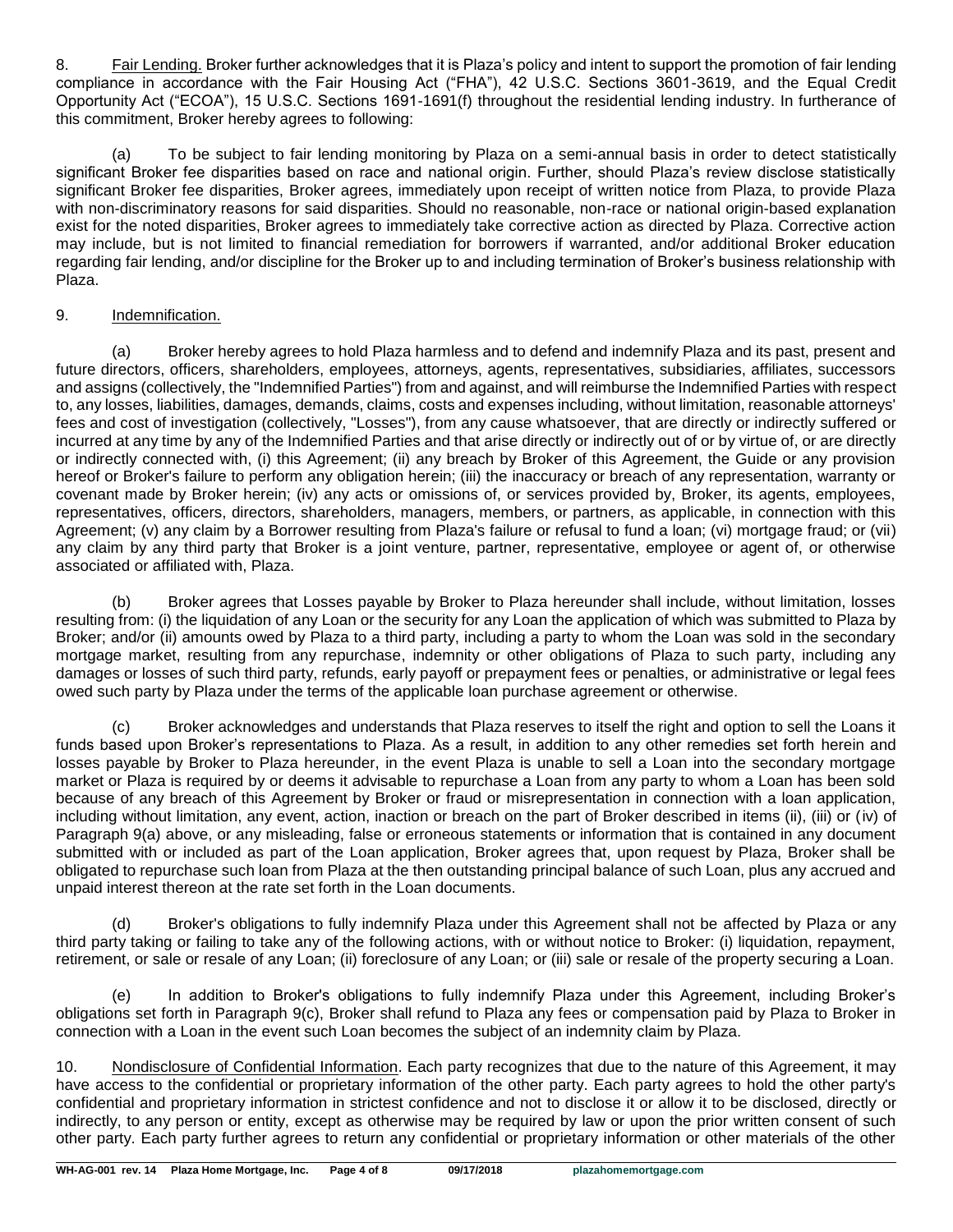party provided to it, together with any copies thereof, promptly upon the request of such other party or the termination of this Agreement. This paragraph shall survive the termination of this Agreement. Notwithstanding the foregoing, nothing herein shall be deemed to prohibit Plaza from disclosing information about Broker to appropriate federal, state or local authorities or agencies in the event of actual or suspected mortgage loan fraud or misrepresentation. Additionally, both parties covenant that each has implemented and continues to maintain information security safeguards for customer information as required under the Gramm-Leach-Bliley Act.

11. Term and Termination. This Agreement will commence on the effective date set forth on the signature page hereto or, if this Agreement is submitted electronically as part of an online broker application, on the date Plaza notifies Broker of Plaza's acceptance of this Agreement, and shall continue until terminated. Either party may terminate this Agreement at any time with or without cause upon written notice to the other party hereto. Such termination shall be effective immediately upon receipt of such notice by the other party, unless a later date is specified in such notice. All representations, warranties, covenants, and obligations contained in or relating to this Agreement shall survive the termination of this Agreement, with the exception of those obligations set forth in Paragraph 1(a). The termination of this Agreement shall not affect any commitment made in writing by Plaza before such termination with respect to a loan application.

12. Election of Remedies. Plaza may pursue any and all remedies available to it in the event of a breach of this Agreement by Broker or fraud or misrepresentation in connection with a loan application. Plaza shall not be obligated to pursue any suit or claim against any third party or entity concerning any loan application, potential borrower, property, Broker or any other matter relating to this Agreement, including, without limitation, any title insurance carrier, mortgage insurance carrier, pool insurer, investor or borrower. Broker shall have full responsibility to pursue any such claim, if applicable. Any termination of this Agreement shall not constitute a waiver of Plaza's rights under this Paragraph 12.

13. Attorneys' Fees. If either party brings a suit or other proceeding against the other as a result of any alleged breach or failure by the other party to fulfill or perform any covenants or obligations under this Agreement, then the prevailing party obtaining final judgment in such action or proceeding shall be entitled to receive from the non-prevailing party the prevailing party's reasonable attorneys' fees incurred by reason of such action or proceeding and all costs associated with such action or proceeding incurred by the prevailing party, including the costs of preparation and investigation. In addition to the foregoing, in the event either party breaches this Agreement in any respect and the other party incurs attorneys' fees, costs and expenses in seeking to enforce performance of this Agreement other than by the bringing of any suit or other proceeding against the other party, whether by written demand or otherwise, the party seeking enforcement of the terms and conditions of this Agreement, including any indemnity obligations of a party, shall recover from the other party its reasonable attorneys' fees, costs and expenses incurred in connection with enforcing performance of the terms of this Agreement.

14. Arbitration. All claims, disputes and other matters as to which the parties disagree arising out of this Agreement or the interpretation or breach or alleged breach thereof shall be decided by arbitration in accordance with the Commercial Arbitration Rules of the American Arbitration Association or pursuant to JAMS' Arbitration Rules and Procedures in an arbitration proceeding held in San Diego, California. The arbitration can be administered by JAMS or by AAA. The choice of which rules or procedures to apply as well as the choice of which administrator to govern the arbitration proceedings shall be left to Plaza at its sole and absolute discretion. The award rendered by the arbitrator shall be final and judgment may be entered in accordance with applicable law and at any court having jurisdiction thereof. The arbitrator shall award the prevailing party that party's reasonable attorneys' fees and other expenses in accordance with Paragraph 13.

15. Entire Agreement; Amendment. This Agreement, together with the Electronic Signature Agreement and Consent to Electronic Communications ("Electronic Signature Agreement"), the Consent to Receipt of Facsimiles, and the Authorization to Obtain and/or Disclose Information About Broker and General Release, constitute the entire agreement between the parties hereto with respect to their subject matter and there are no representations, warranties or agreements between the parties that are not expressed herein or therein. This Agreement supersedes and replaces all prior understandings, negotiations, commitments, writings and agreements between the parties hereto, whether written or oral, express or implied, with respect to its subject matter. This Agreement may not be modified or amended except by a writing duly signed by the authorized representatives of each of the parties hereto.

16. Waiver. The rights and remedies of the parties to this Agreement are cumulative and not alternative. No party shall be deemed to have waived the exercise of any right that it holds hereunder unless such waiver is made expressly and in writing (and no delay or omission by any party hereto in exercising any such right shall be deemed a waiver of its future exercise). No such waiver by any party at any time shall be deemed a waiver of any other right hereunder. If any action by a party shall require the consent or approval of the other party, such consent or approval of such action on any one occasion shall not be deemed a consent to or approval of such action on any subsequent occasion or a consent to or approval of any other action.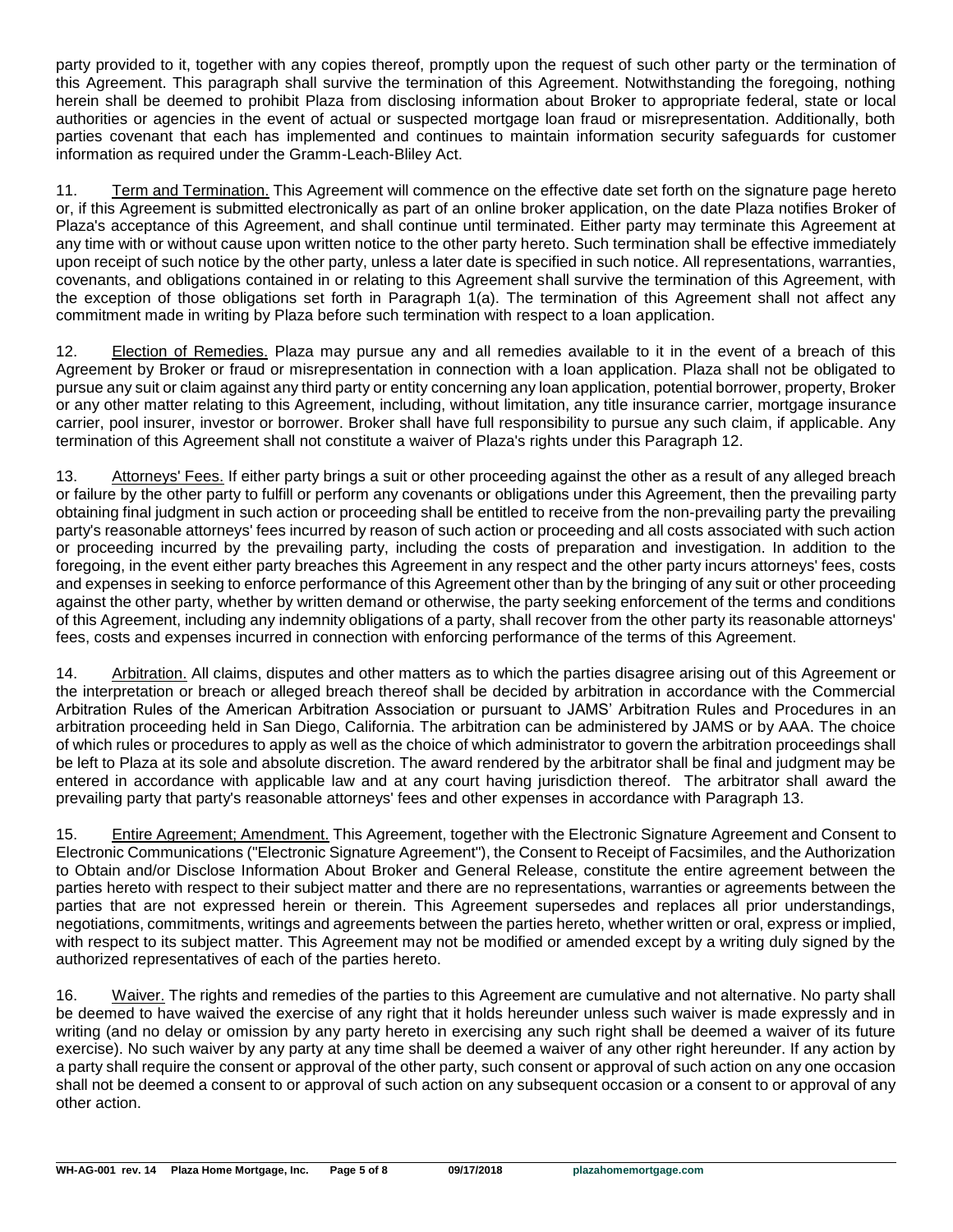17. Severability. If any provision of this Agreement is held invalid or unenforceable by any court of competent jurisdiction (or, if applicable, an arbitrator), the other provisions of this Agreement will remain in full force and effect. Any provision of this Agreement held invalid or unenforceable only in part or degree will remain in full force and effect to the extent not held invalid or unenforceable.

18. Assignment; Binding Effect. This Agreement, and any amendment hereto, shall be binding upon and inure to the benefit of the parties hereto, and their respective heirs, executors, administrators, successors and permitted assigns. Notwithstanding the foregoing, this Agreement may not be assigned by either party without the prior written consent of the other party hereto.

19. Expenses. Each party shall bear its own expenses in connection with any services provided hereunder, unless otherwise agreed in writing.

20. Governing Law. This Agreement shall be construed and enforced in accordance with and governed by the laws of the State of California, without regard to its conflicts of laws principles.

21. Legal Representation. Plaza and Broker acknowledge that this Agreement has been negotiated at arm's length and that each party has had the opportunity to obtain and consult with independent legal counsel with respect to the preparation, review and execution of this Agreement and each party has done so to the extent desired. Any rule of construction or interpretation otherwise requiring this Agreement to be construed or interpreted against any party shall not apply to any construction or interpretation hereof.

22. Relationship of Parties. Nothing contained in this Agreement shall be construed to: (i) grant to Broker the power or authority to bind Plaza to any contract or obligation; (ii) empower Broker to act in the capacity of an officer, director, employee or agent of Plaza; (iii) constitute the parties as employees of, or partners or joint ventures with, each other; or (iv) grant any exclusive rights to Broker. Broker shall be solely responsible for the payment of all state and federal income taxes and other charges and assessments applicable to any consideration or other amounts payable to Broker by Plaza under the terms of this Agreement. Neither Plaza nor Broker shall be responsible for the other's compliance or failure to comply with any applicable laws, rules, regulations or ordinances.

23. Notices. All notices, consents, waivers, demands and other communications required or permitted by this Agreement shall be in writing and shall be deemed to have been duly given to a party upon personal delivery to the party to be notified or, seventy-two (72) hours after deposit with the United States Post Office and sent by registered or certified mail, or twenty-four (24) hours after deposit with a nationally recognized overnight courier service, or upon transmission by facsimile with confirmation of transmission by the transmitting equipment (a confirming copy of the notice shall also be delivered by one of the other methods specified in this paragraph), in each case postage prepaid and addressed to the party to be notified at the address or facsimile number indicated for such party below, or at such other address or facsimile number as such party may designate by ten (10) days advance written notice to the other party.

| <b>PLAZA:</b> | Plaza Home Mortgage, Inc.      |  |
|---------------|--------------------------------|--|
|               | 9808 Scranton Road, Suite 3000 |  |
|               | San Diego, CA 92121            |  |
|               | Telephone No.: (858) 346-1208  |  |
|               | Facsimile No.: (858) 677-6741  |  |

24. Parties in Interest. Nothing in this Agreement, whether express or implied, is intended to confer any rights or remedies under or arising by reason of this Agreement on any persons other than the parties hereto and their respective successors and permitted assigns. Nothing in this Agreement is intended to relieve or discharge the obligation or liability of any third person to any party to this Agreement, nor shall any provision give any third person any right of subrogation or action over or against any party to this Agreement.

25. Construction. The captions and headings contained in this Agreement are for convenience of reference only and are not to be considered in construing this Agreement.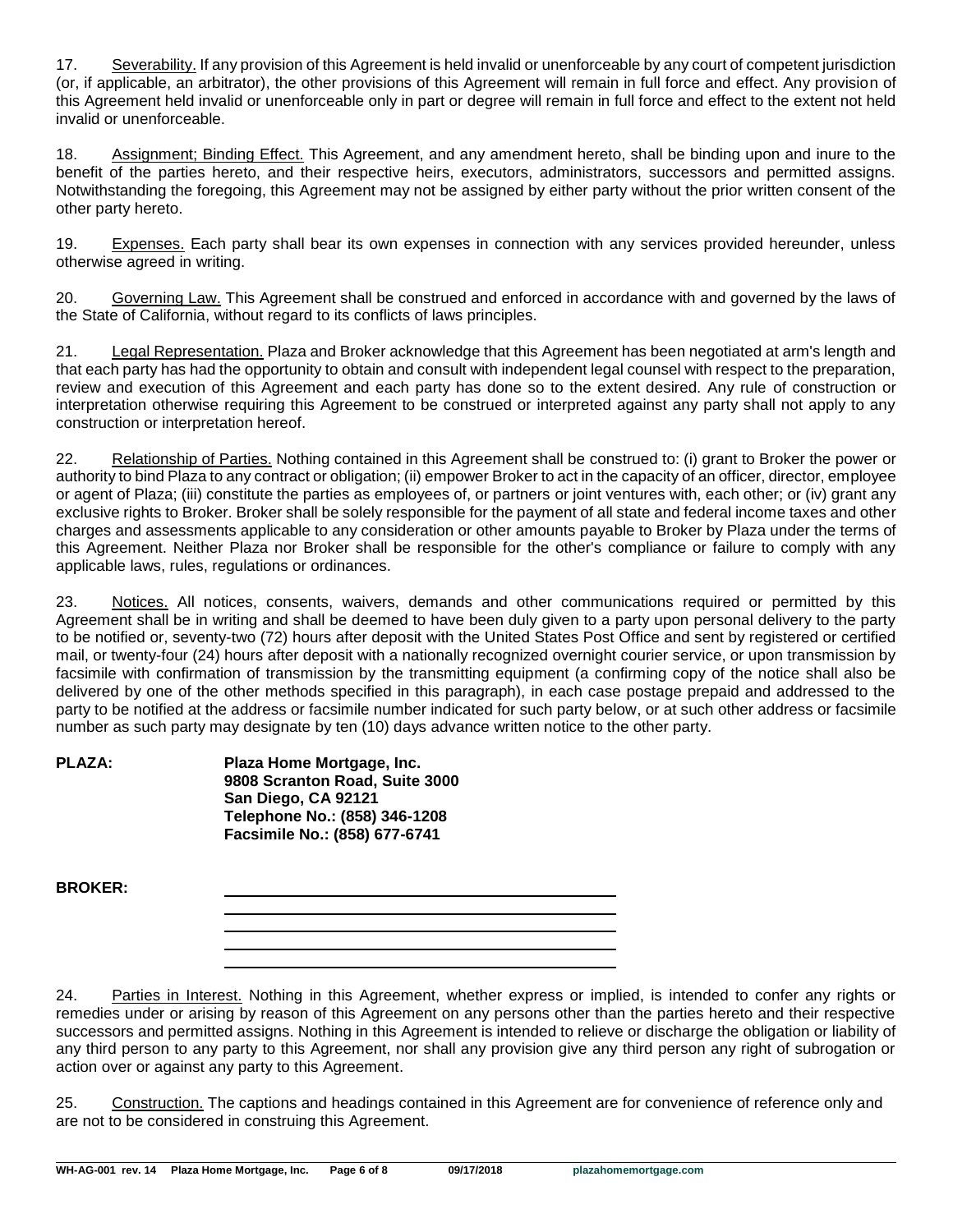26. Counterparts. This Agreement may be executed in counterparts, each of which will be deemed an original copy of this Agreement and all of which, when taken together, will be deemed to constitute one and the same agreement. The exchange of copies of this Agreement and of signature pages by facsimile transmission shall constitute effective execution and delivery of this Agreement as to the parties and may be used in lieu of the original Agreement for all purposes. Signatures of the parties transmitted by facsimile shall be deemed to be their original signatures for all purposes. This Agreement may also be executed electronically in accordance with the terms and conditions set forth in the Electronic Signature Agreement.

27. Further Assurances. Each party shall perform any further acts and execute and deliver any documents that may be reasonably necessary to carry out the provisions of this Agreement.

[Signature Page to follow]